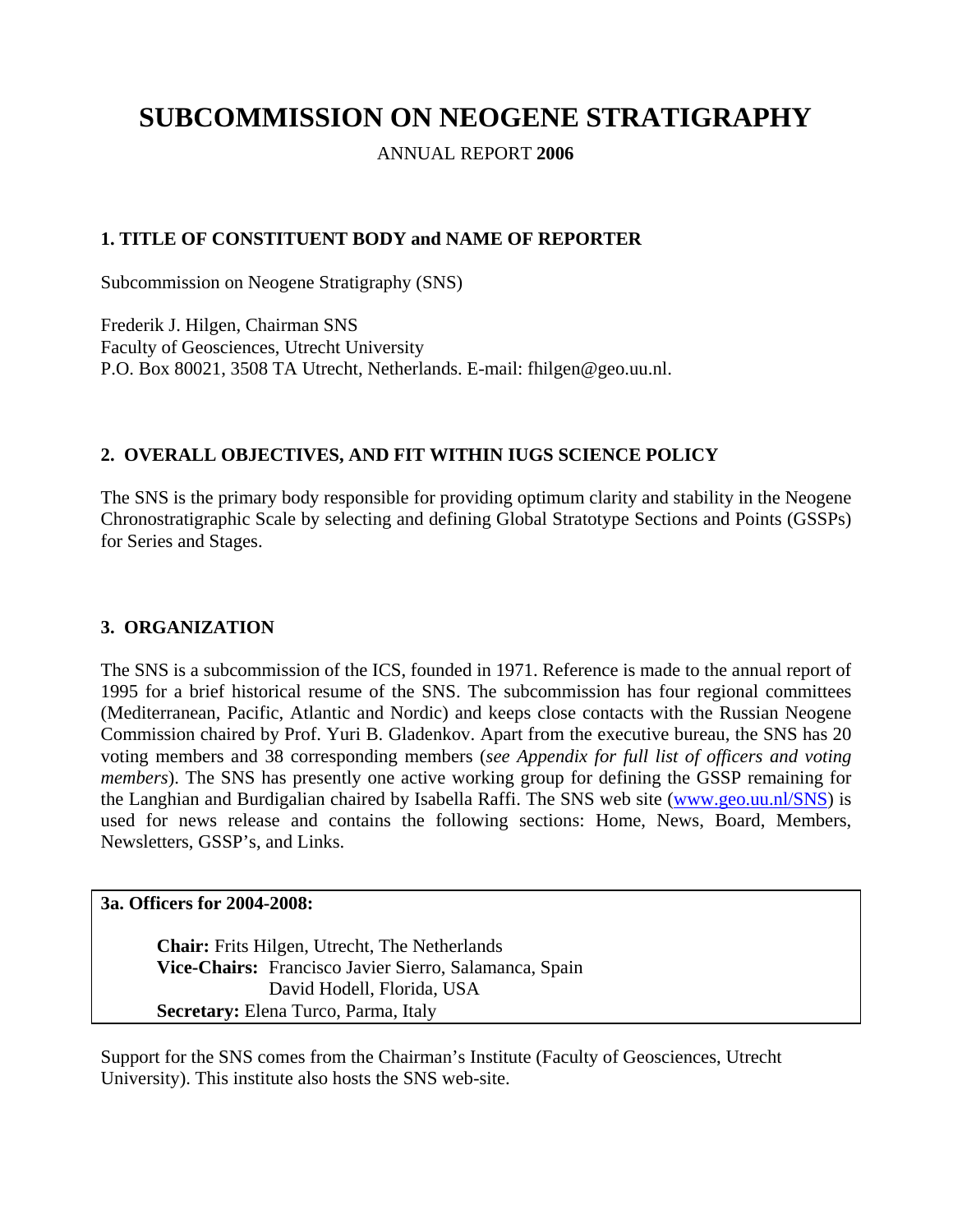#### **4. INTERFACES WITH OTHER INTERNATIONAL PROJECTS**

There is a close link with (I)ODP because of its important role in the development of integrated time scales for the Neogene, in testing the global correlation potential of bio-events, and in a better understanding of climate and ocean history during this time span.

# **5. CHIEF ACCOMPLISHMENTS AND PRODUCTS IN 2006**

Preparation of the proposal for the Serravallian GSSP to be defined at the base of the Blue Clay Formation in the Ras il Pellegrin section on Malta, coincident with the younger end of the major mid-Miocene (Mi-3b) oxygen isotope event and relatively close to the *Sphenolithus heteromorphus* LO, previously considered as prime guiding criterion for the boundary. The proposal was sent out to SNS voting members by mid-June. A quorum of about **86%** (18 votes out of 21, 3 no reply) was reached and all votes were fully positive except for one which was positive but with reservations. The Working Group reacted by writing a reply to these reservations.

The revised proposal was submitted to ICS and sent out for voting to the full ICS commission by the end of September. The votes received from the ICS were **15 "Yes" (83%)**. Two members voted *No* (11%), and one *Abstained*. Our Serravallian Working Group replied to the concerns raised by the "No" and "Abstain" votes. The ICS subsequently submitted the GSSP proposal for the base of the Serravallian Stage of the middle Neogene to the IUGS for ratification at their next meeting. If ratified, then a modified form of this proposal will be published in *Episodes*. The working group on the Serravallian GSSP will "add a figure and a table which summarizes all the stratigraphic information near the GSSP" in the formal document to be published in *Episodes*, in case the proposal is ratified by IUGS.

Finally a paper on the application of Unit-Stratotypes for global stages was published in Earth Science Reviews. This paper discusses the potential need for a revival of the Unit Stratotype approach albeit in a modified form in defining Global Stages.

## **6. CHIEF PROBLEMS ENCOUNTERED IN 2005**

An important signaled problem is the possible lack of suitable sections in the Mediterranean for defining the remaining Neogene GSSPs, namely the Langhian and Burdigalian GSSP. This is certainly the case if we prefer to have the boundaries defined in astronomically tuned deep marine sections that underlie the geologic time scale. One potentially suitable section for the Langhian has been identified, namely the La Vedova section near Ancona. A pilot study showed that this section is suitable for establishing a reliable magnetostratigraphy but that the microfossil preservation is only moderate. However, it will cost a considerable amount of research effort and money before this section has been studied in sufficient detail to be promoted as Langhian GSSP. An alternative section located on Sardegna (Italy) is presently being investigated. The option to have these boundaries defined in ODP cores is also being considered by the Working Group on the Langhian and Burdigalian GSSPs.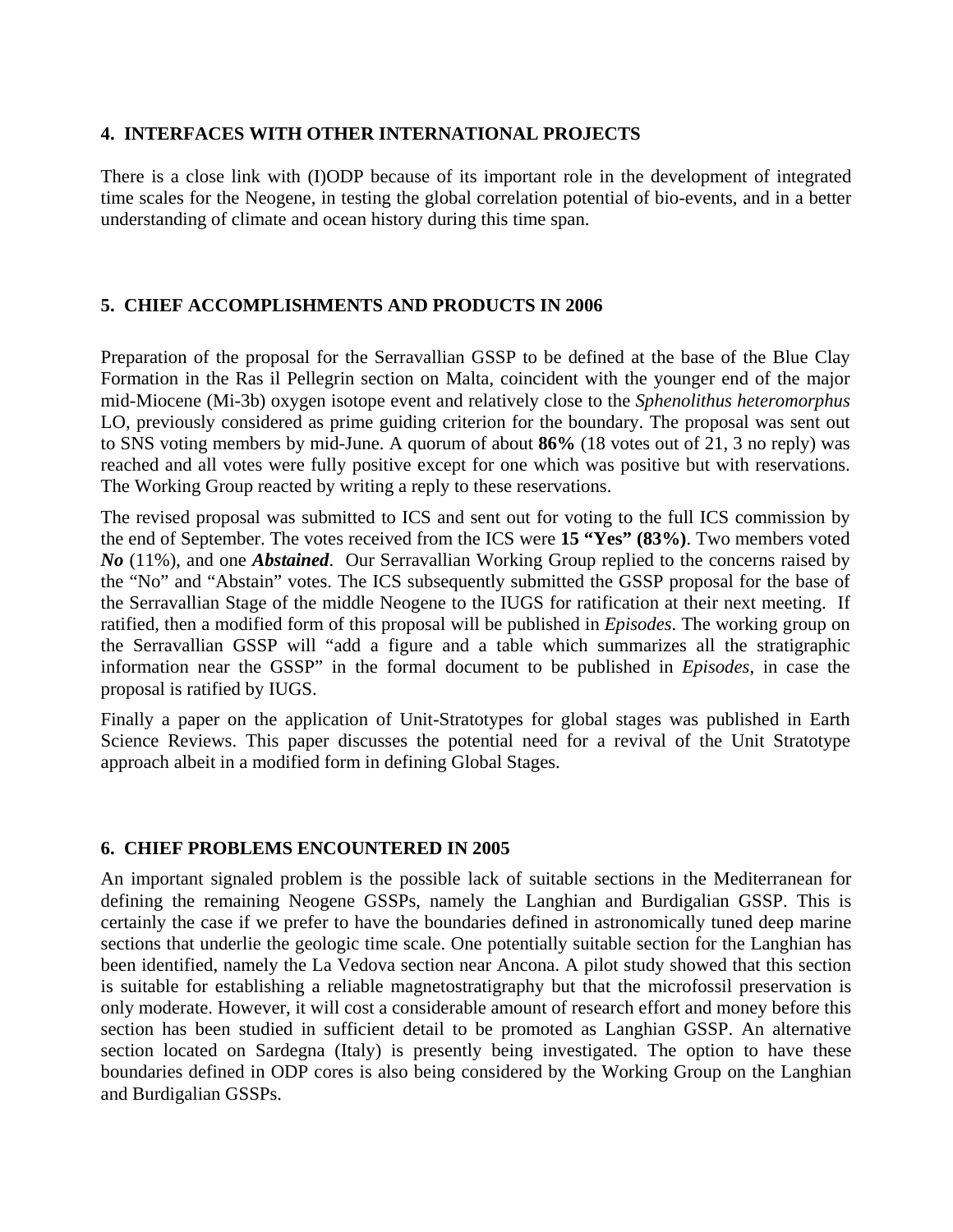## **7. SUMMARY OF EXPENDITURES IN 2006:**

| Credit on July 2005          | Euro | 4865,00 |
|------------------------------|------|---------|
| Credit on Nov 2006           | Euro | 3502,59 |
| Contribution 2006 ICS to SNS | Euro | 751,17  |
|                              |      |         |
| Expenditures                 |      |         |
|                              |      |         |
| <b>Working visit Malta</b>   | Euro | 1350,00 |
| Working visit Italy          | Euro | 662,70  |

## **8. WORK PLAN, CRITICAL MILESTONES, ANTICIPATED RESULTS AND COMMUNICATIONS TO BE ACHIEVED NEXT YEAR (2007):**

Intensification of the search for suitable sections and/or cores to define the remaining GSSPs of the Langhian and Burdigalian. A detailed study of the La Vedova section, a potential candidate for the Langhian GSSP, will be carried out. Although preservation is not perfect, the section is suitable for establishing a high-resolution magnetostratigraphy and a calcareous plankton biostratigraphy. A pilot study will carried out on alternative sections located on Sardegna.

By the end of 2007 the WG on the Langhian and Burdigalian GSSP will provide a list of candidate sections and guiding criteria for the formal definition of these boundaries.

## **9. BUDGET AND ICS COMPONENT FOR 2006**

| Organization workshop on base-Langhian and base-Burdigalian  | Euro 1500 |
|--------------------------------------------------------------|-----------|
| Optional: Fieldtrip to the La Vedova section (base-Langhian) | Euro 1500 |

# **10. SUMMARY OF CHIEF ACCOMPLISHMENTS OVER PAST FIVE YEARS (2002- 2006)**

*See Accomplishments in 2006 (above) for additional details.* 

2002

Base-Tortonian field workshop in Italy. Agreement that Monte dei Corvi section near Ancona is the best choice for a Serravallian-Tortonian boundary section. Completion of Tortonian GSSP proposal.

2003

Ratification by IUGS of Tortonian GSSP at the midpoint of the sapropel of basic cycle 76 in the Monte dei Corvi section (northern Italy).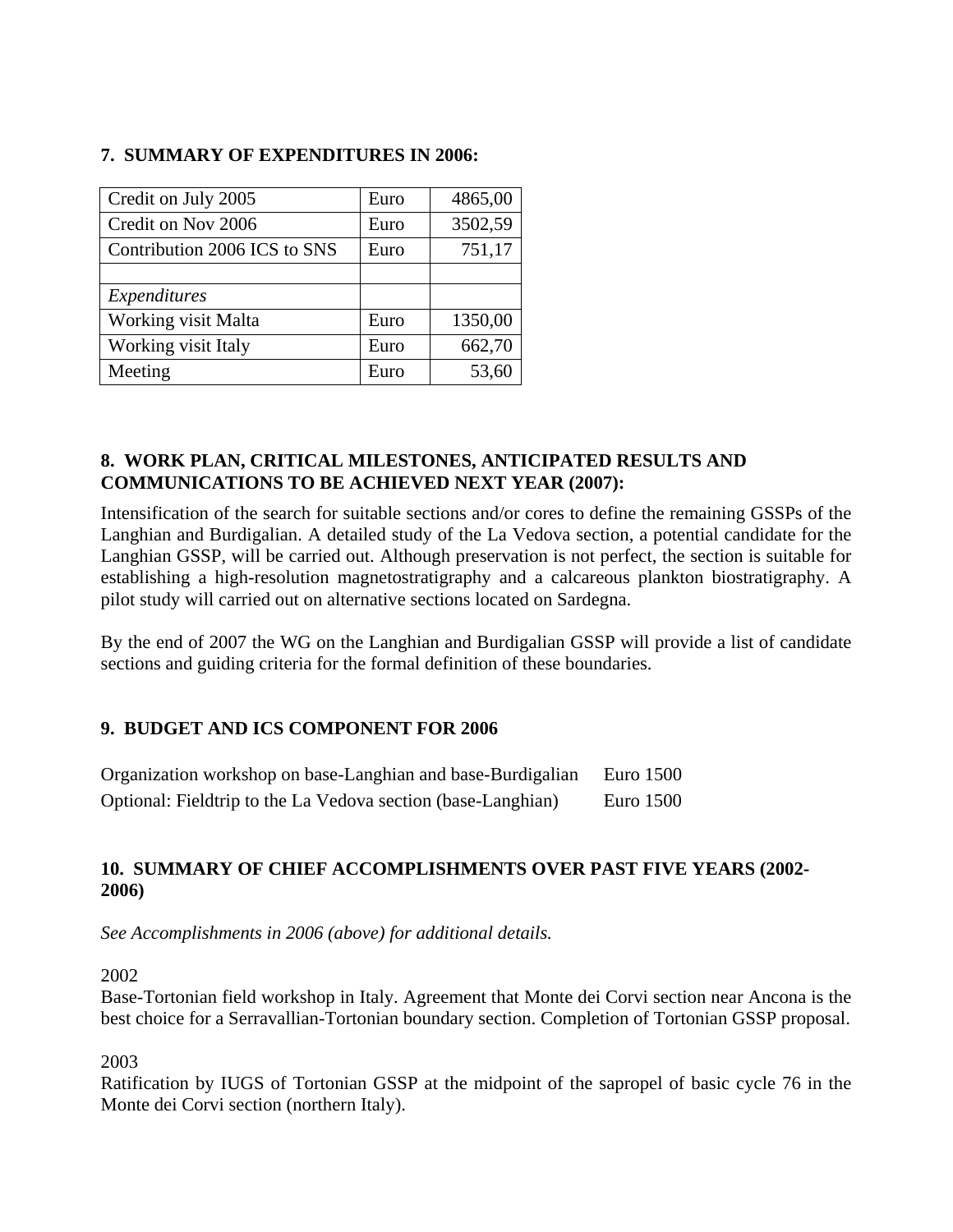#### 2004

Publication of a revised Neogene Time Scale (Lourens et al., 2004 in Gradstein et al., 2004. Geologic Time Scale 2004. Cambridge University Press, ~500 pages).

2005

Selection of the Ras il Pellegrin section on Malta as the most suitable (Mediterranean) section to define the Serravallian GSSP and the mid-Miocene Mi-3b oxygen isotope event as prime guiding criterion for the boundary. Preparation of the Serravallian GSSP proposal.

#### **11. OBJECTIVES AND WORK PLAN FOR NEXT 2 YEARS (2007-2008)**

Organization of a workshop on the selection of boundary criteria and sections for defining the 2 remaining stage boundaries in the Miocene, namely the base-Langhian and the base-Burdigalian. Suitable sections in the Mediterranean region that may serve as GSSP sections for these boundaries have not yet been identified although the La Vedova might be a good candidate for the Langhian GSSP. Most candidate sections specifically fail in the matter of potential for astronomical tuning. A crucial question to be answered during the workshop is whether we should abandon the ambition of having also these GSSPs directly tied within an astrochronologic framework and having them defined in landbased sections without possibilities of tuning or whether we should have these GSSPs defined in drilled ODP sequences at Ceara Rise or any other tuned sequence drilled by (I)ODP.

Selection of most suitable section/ODP core and guiding criteria for defining the Langhian and Burdigalian GSSPs in 2007. Writing of proposals for the Langhian and Burdigalian GSSPs in 2008.